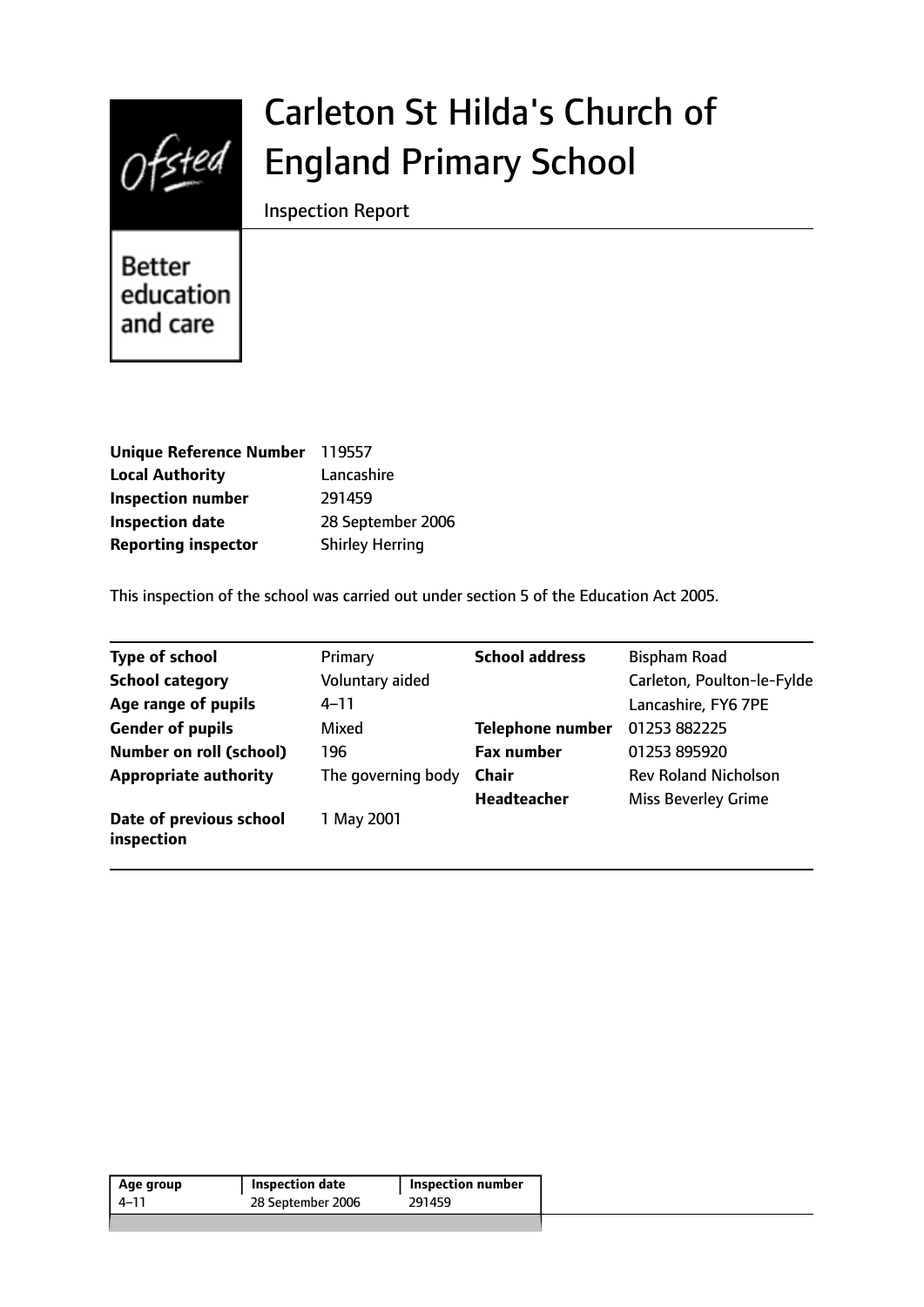© Crown copyright 2006

Website: www.ofsted.gov.uk

This document may be reproduced in whole or in part for non-commercial educational purposes, provided that the information quoted is reproduced without adaptation and the source and date of publication are stated.

Further copies of this report are obtainable from the school. Under the Education Act 2005, the school must provide a copy of this report free of charge to certain categories of people. A charge not exceeding the full cost of reproduction may be made for any other copies supplied.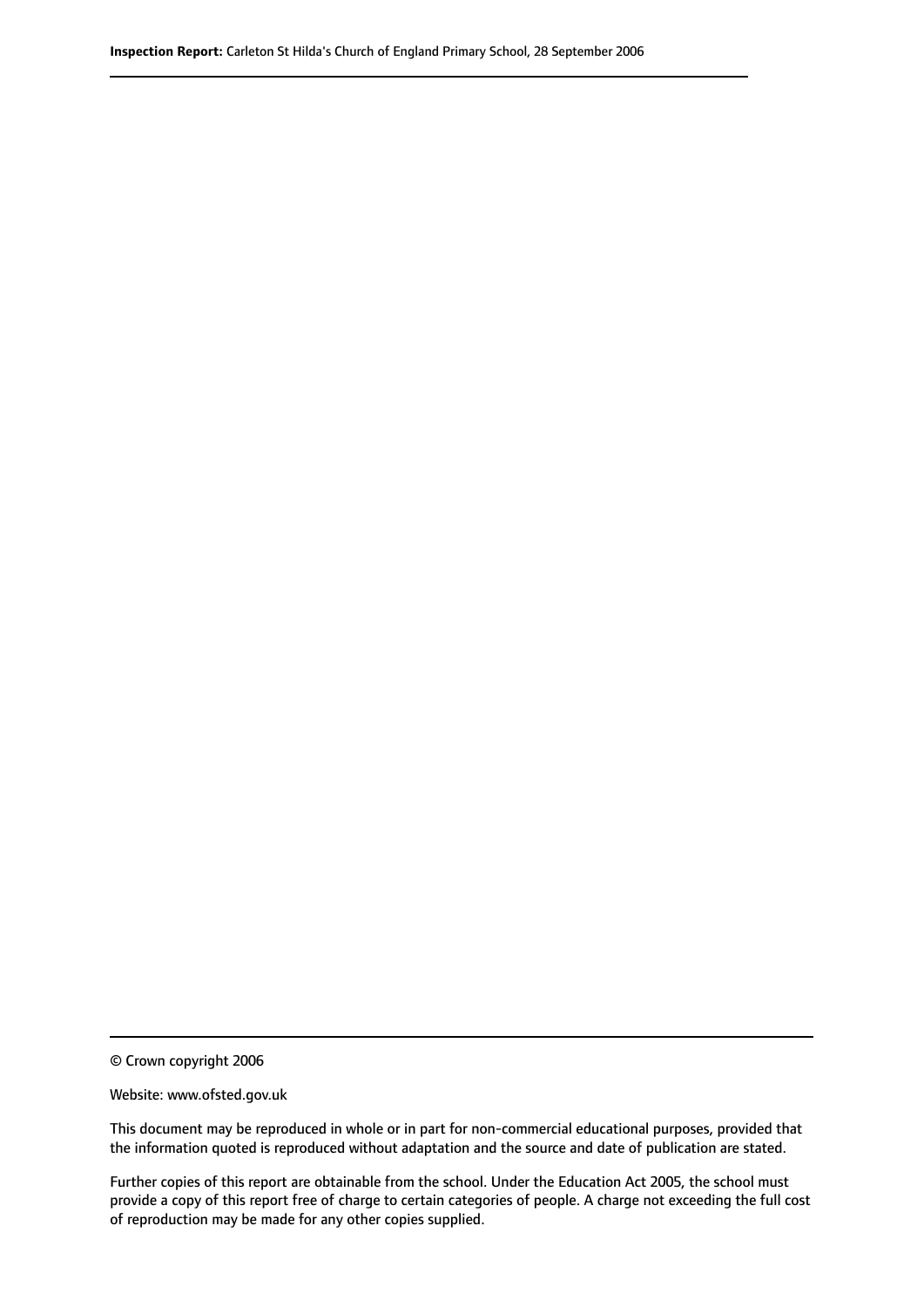# **Introduction**

The inspection was carried out by one Additional Inspector.

### **Description of the school**

Carleton St Hilda's is a smaller than average primary school serving largely professional families across a wide area. Pupils are predominantly from a White British background. A small number have a home language other than English, though no pupil is at an early stage of learning English. The proportion of pupils with learning difficulties and/or disabilities is below average though more pupils than average have a statement of special educational need. Before and after school care is available and an independent pre-school Nursery has recently opened in the school grounds. Various community groups use the school premises and the school has links with the parish, local schools and colleges. The school has achieved the Football Association Charter standard and is working towards Healthy Schools status.

#### **Key for inspection grades**

| Grade 1 | Outstanding  |
|---------|--------------|
| Grade 2 | Good         |
| Grade 3 | Satisfactory |
| Grade 4 | Inadequate   |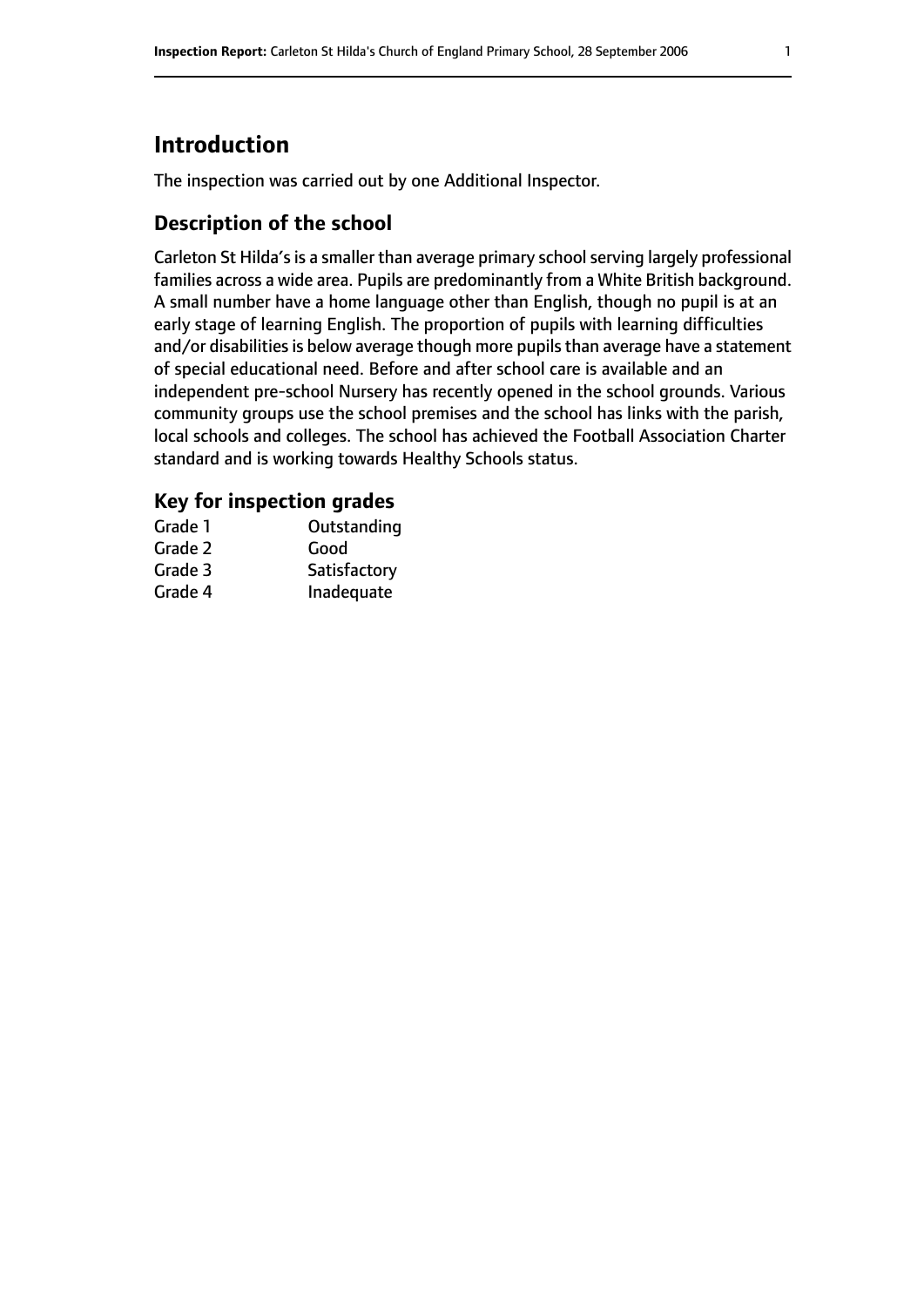# **Overall effectiveness of the school**

#### **Grade: 2**

Carleton St Hilda's is a good school. Effective leadership, based firmly on the school's Christian ethos, has resulted in very good spiritual, moral and social development and good cultural development, which contributes well to pupils' personal progress. Pupils' safety is paramount and all the recommended strategies are in use to safeguard pupils in school and on visits. The good programmes for personal, social and health education and the emphasis on healthy lunches give pupils a good understanding of a healthy lifestyle. Pupils say they enjoy school and this is evident in their good attitudes in lessons and in their participation in a range of after school clubs. Pupils make an outstanding contribution to the school community through the school council, where pupils successfully campaigned for a pedestrian crossing near to the school. Their contribution to the wider community is excellent, for example, by recognising the needs of others in distributing harvest gifts. Pupils are well prepared for adult life through learning above average basic skills, including computing skills, and gaining an understanding of democracy through discussions with candidates in the last General Election.

Standards are above average by the time pupils leave school and they make good progress during their time there. Children enter school with a range of skills that are broadly average for their age and the majority make satisfactory progress in the Reception year. Most children reach the level that is expected for their age by the time they enter Year 1. Progress is steady in Key Stage 1 and achievement is satisfactory for the majority of pupils. However, expectations of the more able pupils are not high enough, so they do not achieve as well as they can.

Pupils make good progress in Key Stage 2 and all pupils achieve well. The proportion achieving the higher Level 5 in the national tests is above average, particularly in mathematics and science. This is because of consistently good teaching, particularly in Years 5 and 6. The school is not complacent and is seeking to improve the above average standards in writing further by giving pupils more opportunities to write in subjects such as history.

Provision for children in the Foundation Stage (Reception) is satisfactory, and practical activities are planned across all areas of learning. However, some activities lack a clear focus and purpose; this reduces their effect on children's learning. In particular, planning does not take sufficient account of the needs of those children who enter school with above average literacy and numeracy skills, and so these more able children do not achieve as well as they can.

Leadership and management are good. The school's self-evaluation is accurate and the areas for development have been recognised. The headteacher has been in post for two years following a period of uncertainty, which resulted in the school having five headteachers in a short space of time. The school is now a settled and orderly place. The results of the 2006 national tests show a slight improvement in reading and mathematics in Year 2. The school is seeking ways to improve provision in the Foundation Stage, though this is at an early stage.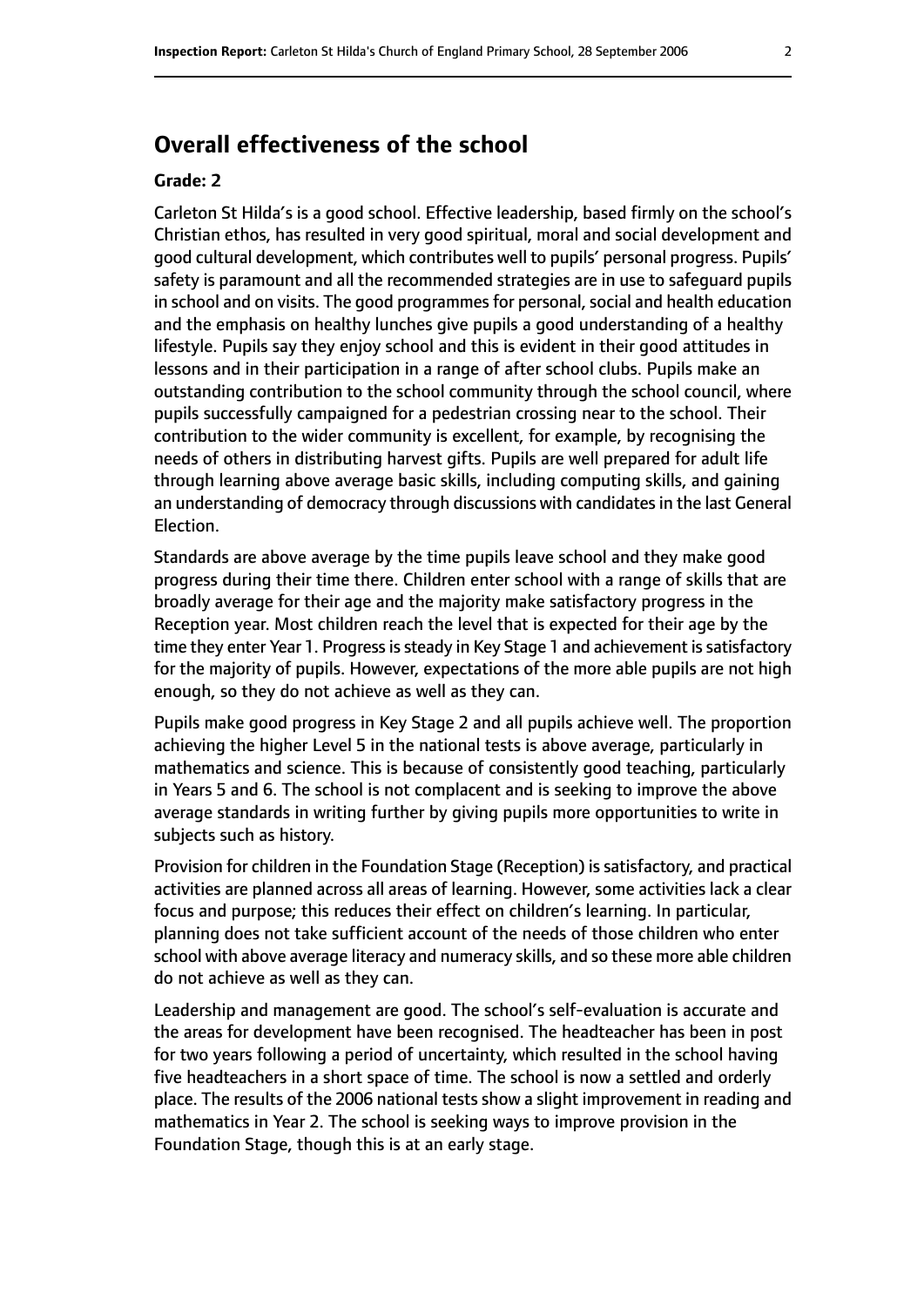Good improvements in standards in Year 6 and in cultural development since the last inspection indicate a good capacity to improve further.

#### **What the school should do to improve further**

- Improve the pace and raise expectations in lessons in Key Stage 1 to provide greater challenge for more able pupils.
- Provide a clearer focus for activities in the Reception class so that higher attaining children make the progress of which they are capable.

# **Achievement and standards**

#### **Grade: 2**

Standards are above average by the end of Year 6. The pupils make good progress from an average base when they start school and achieve well by the time they leave. In the 2005 national tests at the end of Year 6, standards were above average. The proportion of pupils attaining the higher Level 5 was above average, especially in mathematics and science. The results of the tests in 2006 indicate a similar picture. Progress is good in Key Stage 2 and all pupils achieve well because of the consistently good teaching. In particular, the swift pace of lessons and interesting challenge in Years 5 and 6 enable pupils to make very good gains in their knowledge. Throughout the school, pupils with learning difficulties and/or disabilities receive good support and achieve well.

Children make sound progress in the Foundation Stage and the majority reach the expected level for their age as they enter Year 1. However, there is insufficient focus and purpose in some activities and so the more able children do not always achieve as well as they can. The results of the 2005 statutory tests at the end of Year 2 show that standards were below average. The results for 2006 show improvement, particularly in reading and mathematics. While most pupils make sound progress in Key Stage 1, expectations of the more able pupils are not high enough and so they do not achieve as well as they can.

## **Personal development and well-being**

#### **Grade: 2**

Personal development and well-being of pupils are good. One parent commented, 'The school turns out polite, respectful and happy young adults.' Pupils' spiritual, moral and social development is outstanding and isfirmly based in the school's Christian ethos; for example, pupils learned the importance of treating people fairly in a graphic story in assembly. There has been a good improvement in pupils' cultural development, which is now good. Activities such as India week and visits to school from religious leaders of different world faiths have helped pupils to gain a greater appreciation of life in a multicultural society.

Pupils enjoy coming to school and attendance is good. They understand about healthy lifestyles through exercise and a healthy diet. Pupils feel safe and are confident to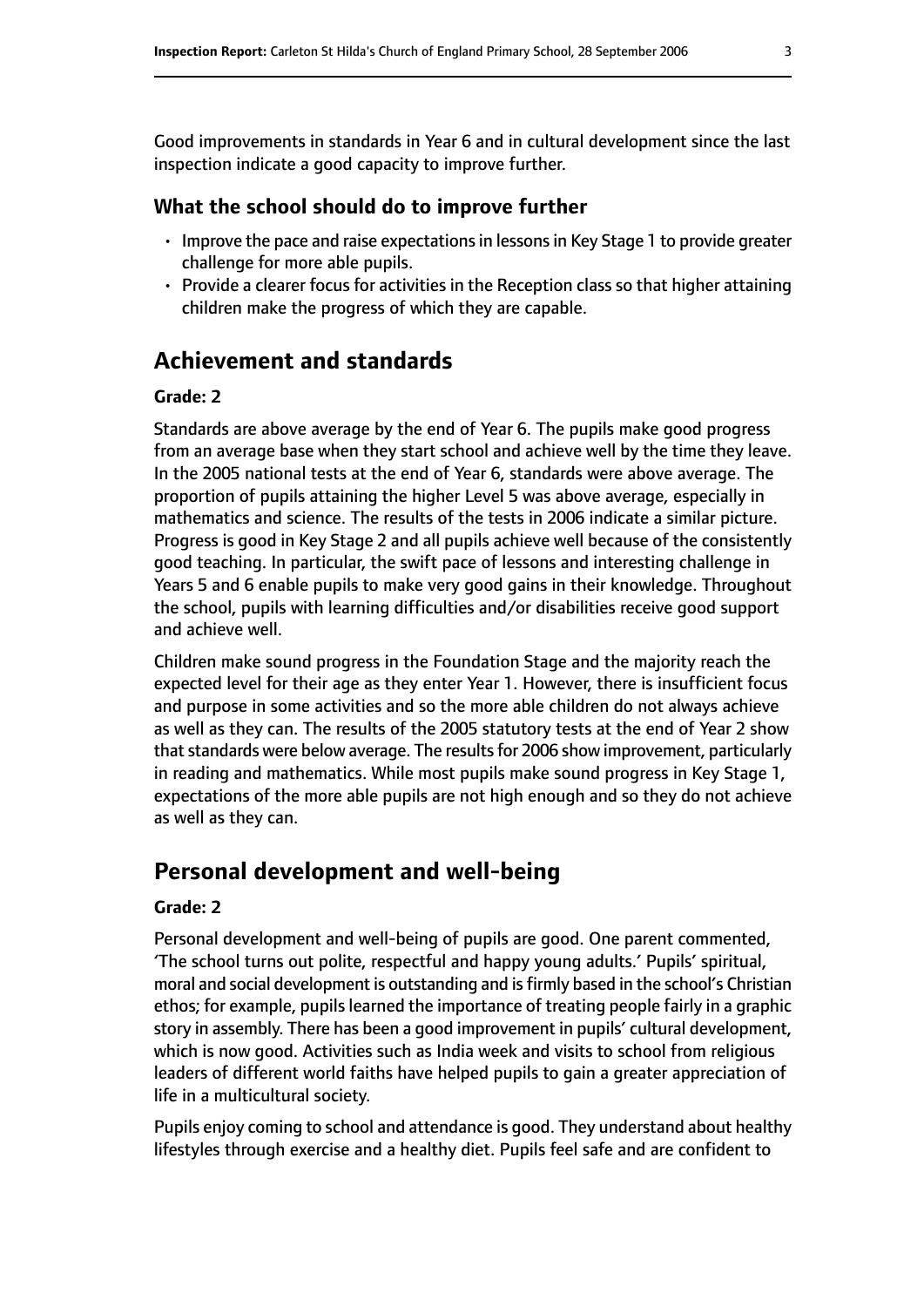approach an adult if anyone is unkind in the playground, though this is said to be very rare. They make an excellent contribution to the community through their close involvement in the parish, through discussions with candidates in the last General Election, and through the school council and the buddy system. They have good literacy and numeracy skills when they leave school and this prepares them well for later life.

Pupils have good attitudes to learning and this has contributed to the good standards they achieve by the time they leave school. Behaviour is good, though some boys in the younger classes can become restless when they are not actively involved in lessons.

# **Quality of provision**

#### **Teaching and learning**

#### **Grade: 2**

Teaching and learning are good. Teachers give clear explanations and use resources well to help pupils to understand their work. They take time to mark pupils' work carefully and give useful advice to help them improve. The skilled learning assistants support pupils' learning well. Teachers in Key Stage 2 use their very good subject knowledge to ask searching questions that encourage pupils to think and solve problems, so all pupils learn at a swift rate. This is not the case in some lessons in the Reception class and Key Stage 1, where there is not always enough challenge to enable the more able pupils to achieve as well as they can.

#### **Curriculum and other activities**

#### **Grade: 3**

The curriculum is satisfactory. A strong emphasis on developing the basic skills of literacy and numeracy enables pupils to achieve a good standard by the time they leave school. In Key Stage 1, the curriculum is not always well matched to the needs of more able pupils and so they do not achieve as well as they can.

The curriculum in the Foundation Stage is satisfactory and there is good provision for personal, social and emotional development, so children develop a good attitude to school from an early age. The effectiveness of some worthwhile activities is reduced because they lack a clear focus and purpose. Information and communication technology is used well to support learning.

The good range of extra-curricular activities, including an annual residential trip, extends learning well. The good programme for personal, social and health education, and the French lessons for all classes from Year 1, contribute well to pupils' personal development.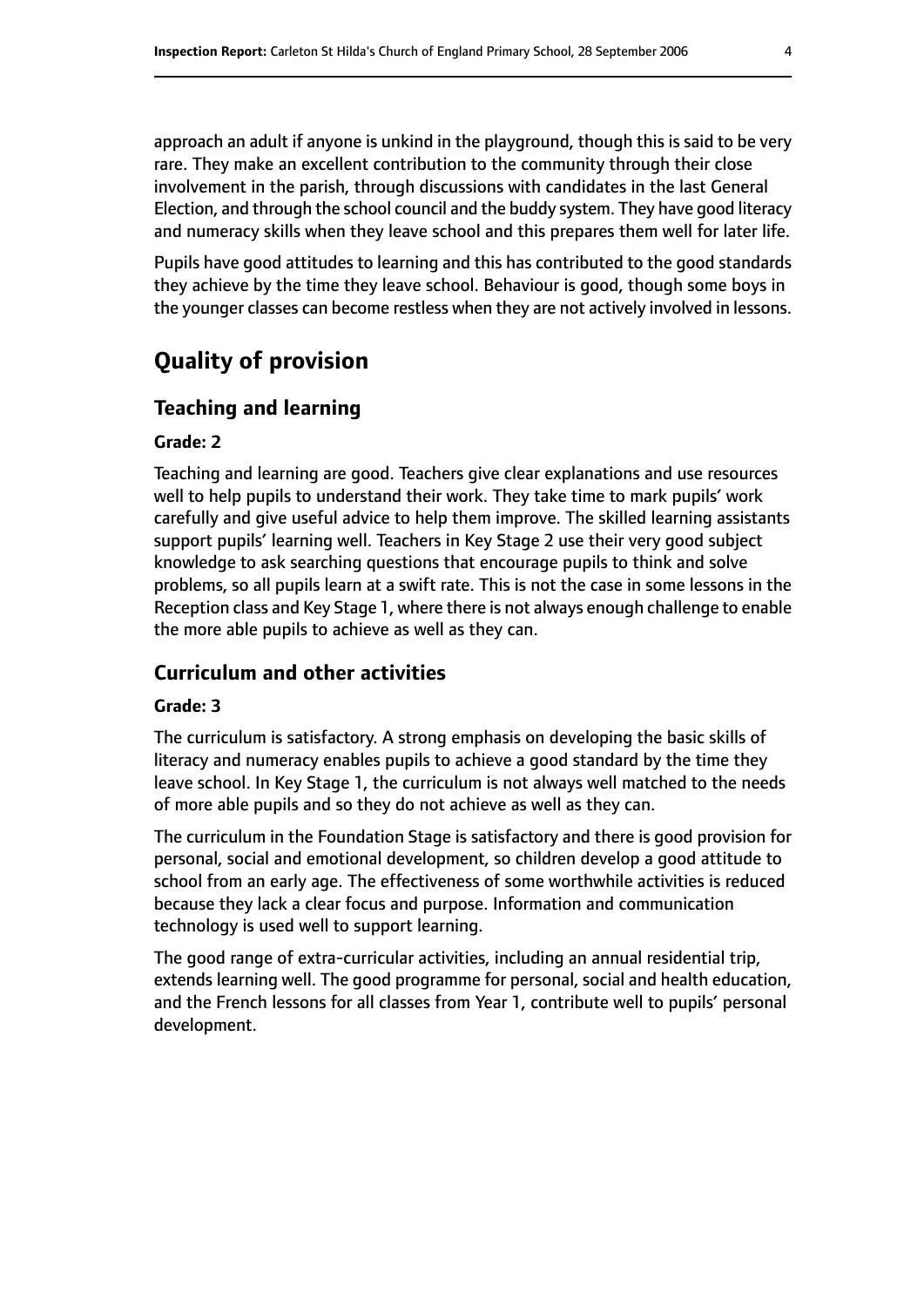#### **Care, guidance and support**

#### **Grade: 2**

Care, guidance and support are good. Numerous parents comment on how well pupils are cared for to enable them to settle quickly and happily into school. All the recommended procedures are in place to ensure pupils' safety.

The reports to parents are a delight to read and show that teachers know the pupils well. The detailed, individual targets give good guidance to help pupils improve personally and academically. Pupils with learning difficulties and/or disabilities receive good support to enable them to take a full part in all activities and they make good progress.

# **Leadership and management**

#### **Grade: 2**

Leadership and management are good. The commitment and Christian values of the headteacher are crucial elements in the good care and personal development of pupils. The deputy headteacher gives valuable support to the headteacher in the effective leadership team and his strong teaching skills provide a good role model for other teachers. This contributes well to the good standards attained by pupils by the time they leave school.

Issuesfor improvement have been accurately identified, resulting in some improvement in standards in Year 2 in 2006. However, improvements for the Foundation Stage have yet to be implemented. The school works well with partners, for example, the pre-school nursery and the breakfast and after school clubs, to improve pupils' well-being. Governance is good. Governors have an accurate understanding of the needs of the school and support the headteacher well. Good improvements in standards in Year 6 and in cultural development since the last inspection indicate a good capacity to improve further. The school gives good value for money.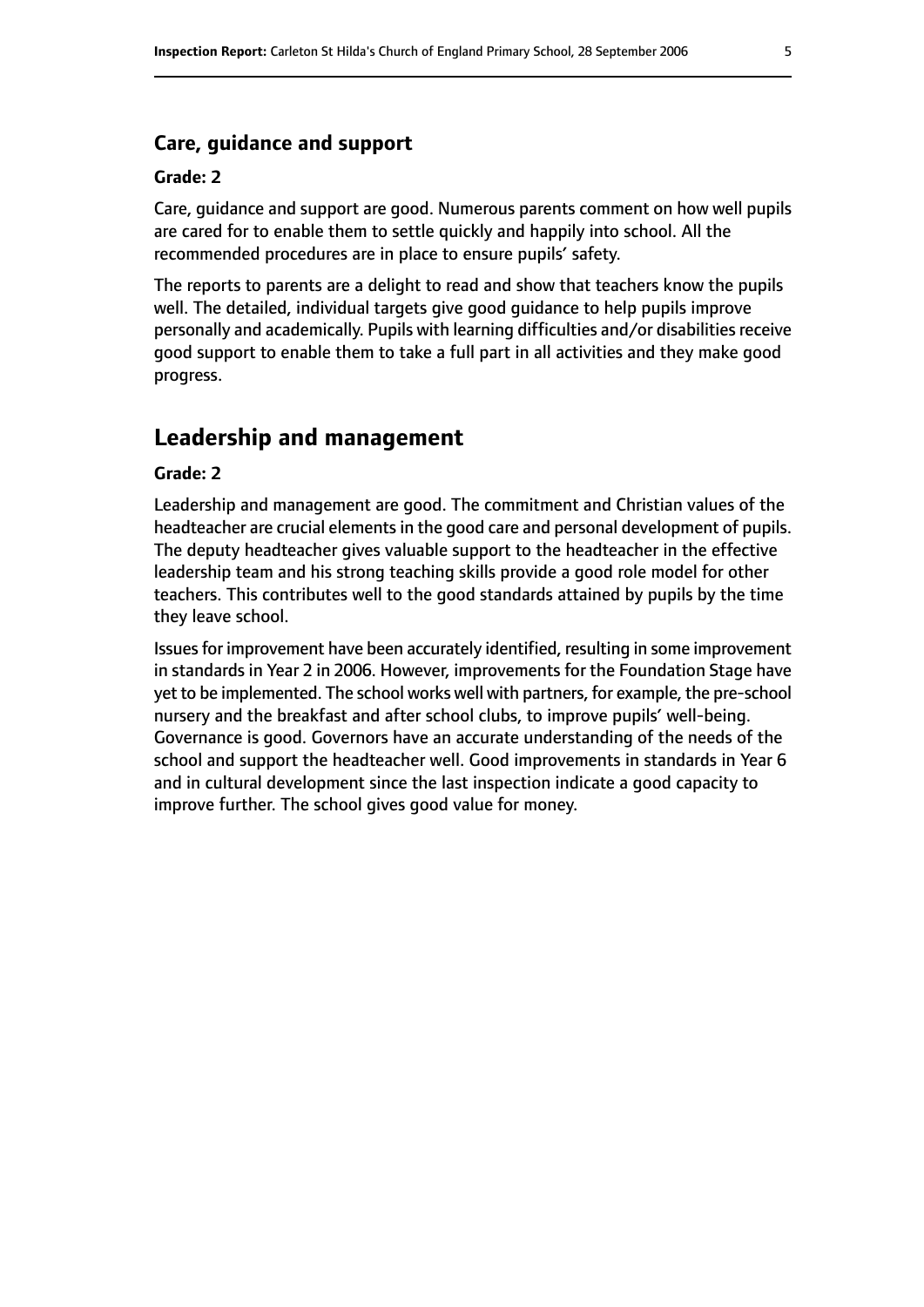**Any complaints about the inspection or the report should be made following the procedures set out inthe guidance 'Complaints about school inspection', whichis available from Ofsted's website: www.ofsted.gov.uk.**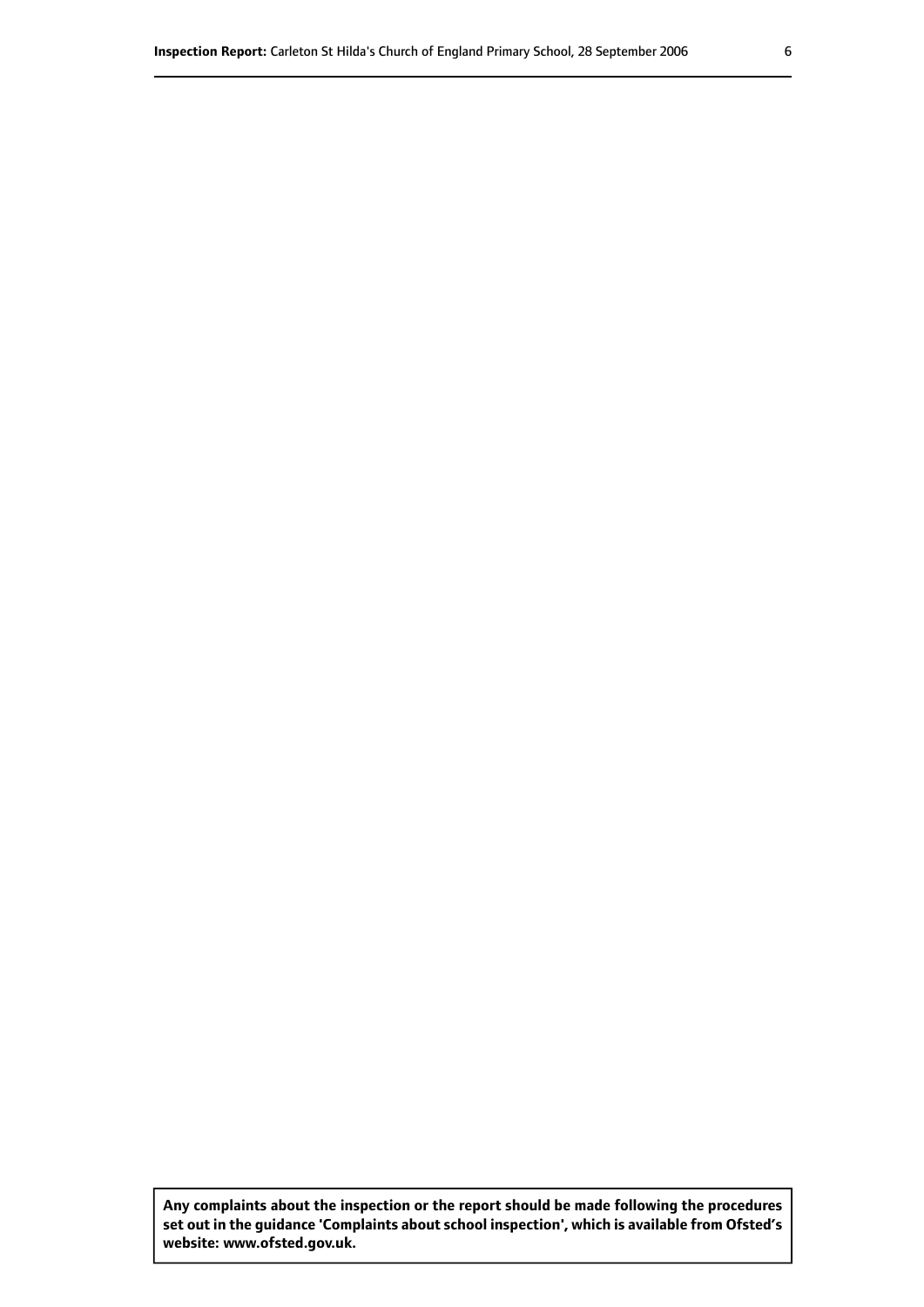# **Inspection judgements**

| Key to judgements: grade 1 is outstanding, grade 2 good, grade 3 satisfactory, and grade 4 | School  |
|--------------------------------------------------------------------------------------------|---------|
| inadeauate                                                                                 | Overall |

## **Overall effectiveness**

| How effective, efficient and inclusive is the provision of education, integrated<br>care and any extended services in meeting the needs of learners? |     |
|------------------------------------------------------------------------------------------------------------------------------------------------------|-----|
| How well does the school work in partnership with others to promote learners'<br>well-being?                                                         |     |
| The quality and standards in the Foundation Stage                                                                                                    |     |
| The effectiveness of the school's self-evaluation                                                                                                    |     |
| The capacity to make any necessary improvements                                                                                                      |     |
| Effective steps have been taken to promote improvement since the last<br>inspection                                                                  | Yes |

## **Achievement and standards**

| How well do learners achieve?                                                                               |  |
|-------------------------------------------------------------------------------------------------------------|--|
| The standards <sup>1</sup> reached by learners                                                              |  |
| How well learners make progress, taking account of any significant variations between<br>groups of learners |  |
| How well learners with learning difficulties and disabilities make progress                                 |  |

## **Personal development and well-being**

| How good is the overall personal development and well-being of the<br>learners?                                  |  |
|------------------------------------------------------------------------------------------------------------------|--|
| The extent of learners' spiritual, moral, social and cultural development                                        |  |
| The behaviour of learners                                                                                        |  |
| The attendance of learners                                                                                       |  |
| How well learners enjoy their education                                                                          |  |
| The extent to which learners adopt safe practices                                                                |  |
| The extent to which learners adopt healthy lifestyles                                                            |  |
| The extent to which learners make a positive contribution to the community                                       |  |
| How well learners develop workplace and other skills that will contribute to<br>their future economic well-being |  |

## **The quality of provision**

| How effective are teaching and learning in meeting the full range of the<br>learners' needs?          |  |
|-------------------------------------------------------------------------------------------------------|--|
| How well do the curriculum and other activities meet the range of needs<br>and interests of learners? |  |
| How well are learners cared for, guided and supported?                                                |  |

 $^1$  Grade 1 - Exceptionally and consistently high; Grade 2 - Generally above average with none significantly below average; Grade 3 - Broadly average to below average; Grade 4 - Exceptionally low.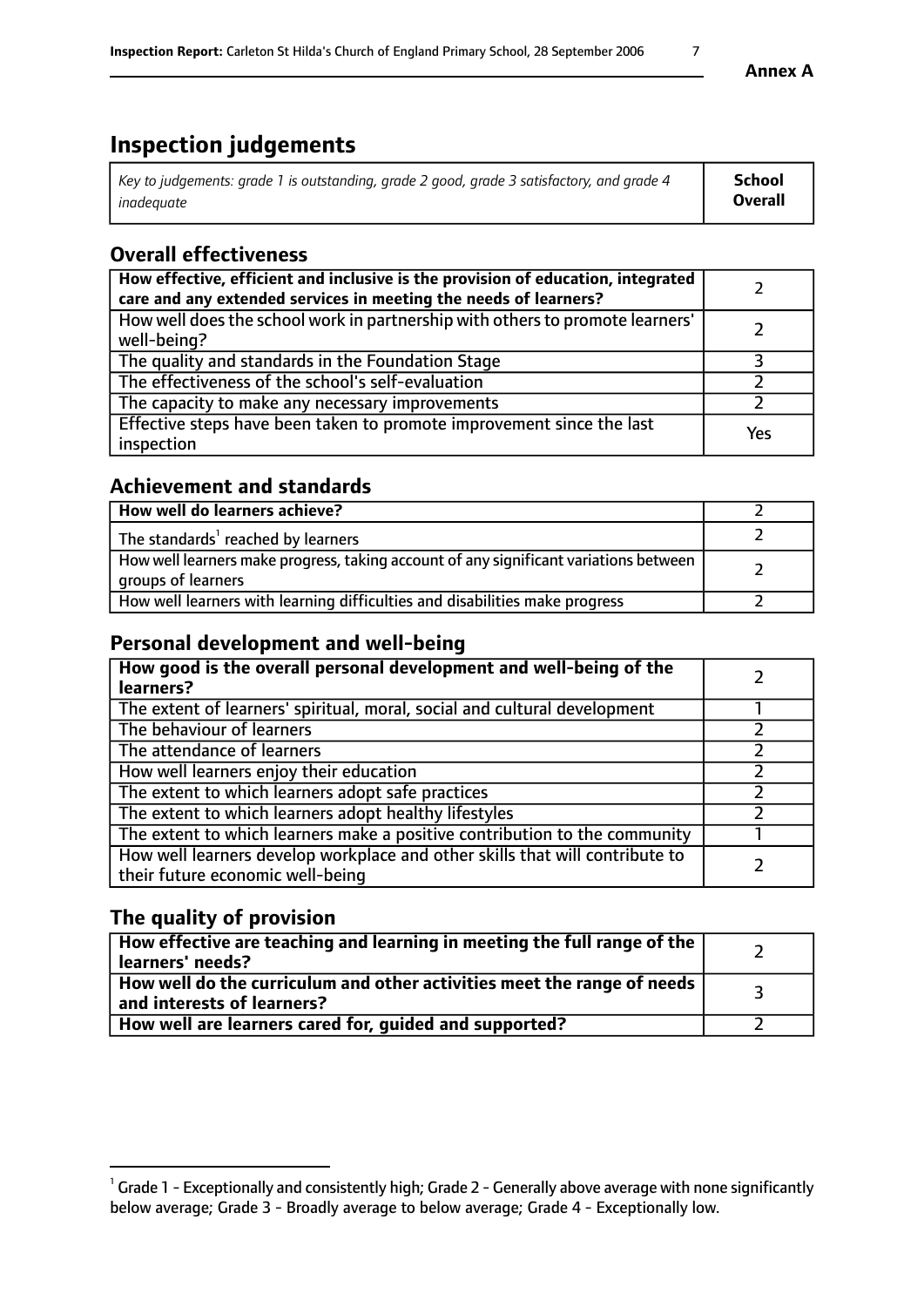# **Leadership and management**

| How effective are leadership and management in raising achievement<br>and supporting all learners?                                              |            |
|-------------------------------------------------------------------------------------------------------------------------------------------------|------------|
| How effectively leaders and managers at all levels set clear direction leading<br>to improvement and promote high quality of care and education |            |
| How effectively performance is monitored, evaluated and improved to meet<br>challenging targets                                                 |            |
| How well equality of opportunity is promoted and discrimination tackled so<br>that all learners achieve as well as they can                     | 3          |
| How effectively and efficiently resources, including staff, are deployed to<br>achieve value for money                                          | 7          |
| The extent to which governors and other supervisory boards discharge their<br>responsibilities                                                  |            |
| Do procedures for safeguarding learners meet current government<br>requirements?                                                                | <b>Yes</b> |
| Does this school require special measures?                                                                                                      | <b>No</b>  |
| Does this school require a notice to improve?                                                                                                   | No         |